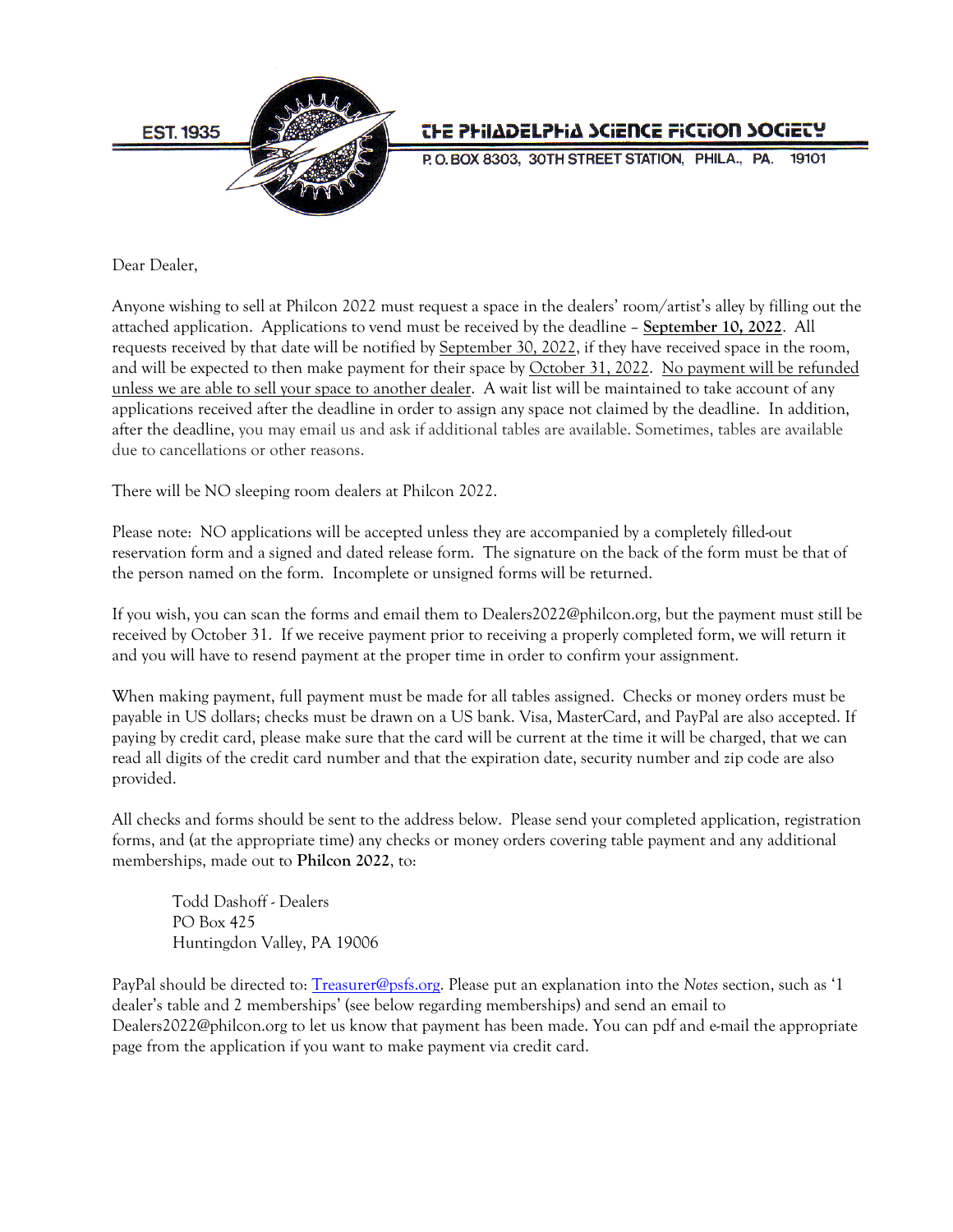#### **Table Costs (Do NOT include membership; see below)**

| Half table   | \$55  |
|--------------|-------|
| One table    | \$85  |
| Two tables   | \$195 |
| Three tables | \$340 |

In addition to paying for the table space, anyone working in the Dealers' Room must have a Philcon membership. Dealer memberships are \$40 each. This rate is good until October 31, providing that the check or money order is clearly marked "Dealer Memberships", or the appropriate amount is included with your payment. There is a limit of TWO memberships per (full) table. Those people whose memberships are not purchased in advance must pay at-the-door rates. Program participants who wish to reserve space in the room do not need to buy memberships; however, we will confirm that you have agreed to appear on a sufficient number of program items to waive the membership cost.

### **Other Information**

Philcon reserves the sole right to determine which applications to accept. The application does not entitle you to any space or table in the Dealers' Room. Philcon also reserves the right to provide you with fewer tables than you have requested. If we do so, we will make an appropriate adjustment in price by reducing the charge you need to pay.

Please note that at present, we do not have sufficient information to state what conditions will be required of attendees with regard to COVID-19. We are waiting for a definitive statement from the New Jersey Governor. As soon as we receive this information, it will be posted on the website. If you assume that you may need to prove you have been vaccinated and may need to wear a mask in public areas, you will probably be able to satisfy any rules that may be imposed.

## Allowed and Prohibited Items

- You may sell (certain types of) weapons, but they must be wrapped and the package sealed before the purchaser can take them out of the Dealers' Room. Please send a description with your form.
- There will be no loud noise-producing items in the Dealers' Room. Headsets must be provided.
- You may not sell any item that is illegal, that is a violation of any copyright, service mark, trademark, or patent, that was obtained illegally, or that violates any applicable law, statute, or ordinance.
- Dealers in art prints are welcome in the Dealers' Room. However, any art print sold in the Dealers' Room cannot also be displayed and sold in the Art Show Print Shop. Conversely, any art print title that is displayed and sold in the Print Shop cannot be sold in the Dealers' Room. If you are an artist,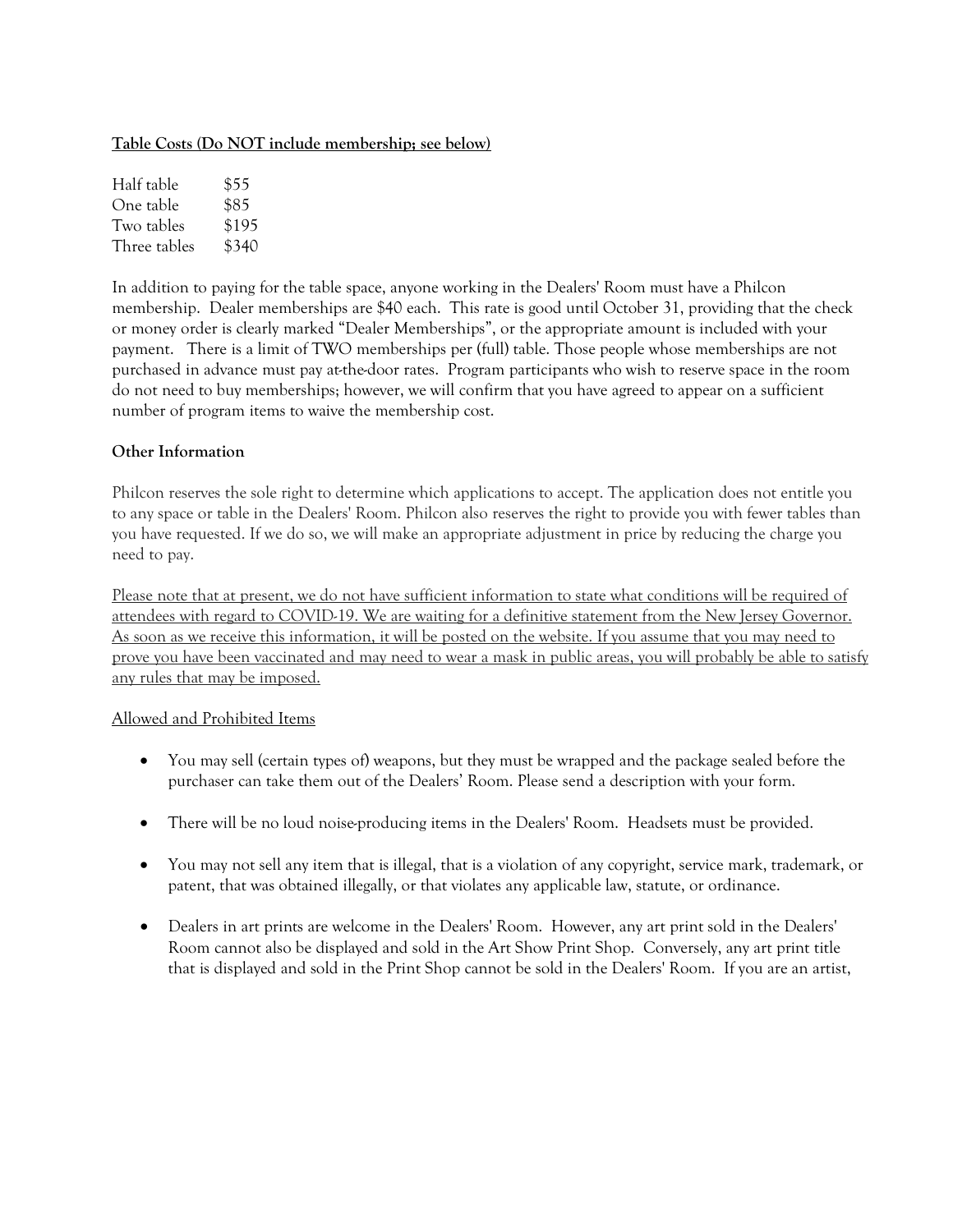we suggest you consider whether it is more advantageous to request space in the Art Show rather than the Dealers' Room; send a request for information to [ArtShow2022@philcon.org.](mailto:ArtShow2022@philcon.org) 

#### Space Details

- Dealers expecting to lean or prop things against the walls must PAD the contact points with felt or foam.
- Nothing may be hung, stuck, or fastened to any wall, ceiling, or other surface in the Dealers' Room.
- There are **very few** wall tables available. Only ask for them if you **must** have it for your display.
- Each space includes one table and 2 chairs, unless a special set-up is requested on the application form. Special requests cannot be guaranteed.
- Power is included free with your space, if power can be provided. All electrical equipment must have either grounded (triple-prong) or polarized plugs. It would be useful to have a power strip with a surge protector.
- The room will be locked overnight, but Philcon does not assume any responsibility for any losses. Dealers are expected to cover their tables appropriately overnight.
- You will be notified in advance as to when you will be able to enter the room for set-up, both before the con begins and each morning thereafter. Please do not attempt to enter the room before the stated times or any other time when the room is closed. You will have sufficient time to get your table(s) ready before the public is admitted.
- At closing time each evening, please make every effort to be out of the room within 30 minutes. following closing.
- Expected sales hours for the Dealers' Room are as follows:
	- o Friday 4:00 PM to 7:00 PM
	- o Saturday 10:00 AM to 6:00 PM
	- o Sunday 10:00 AM to 3:00 PM

## Confirmation, Cancellation, etc.

• Confirmation will be sent via email to the name on the application, unless another address is specifically requested on the application form. You are responsible for notifying the person who will actually attend if that person is not the one making the application.